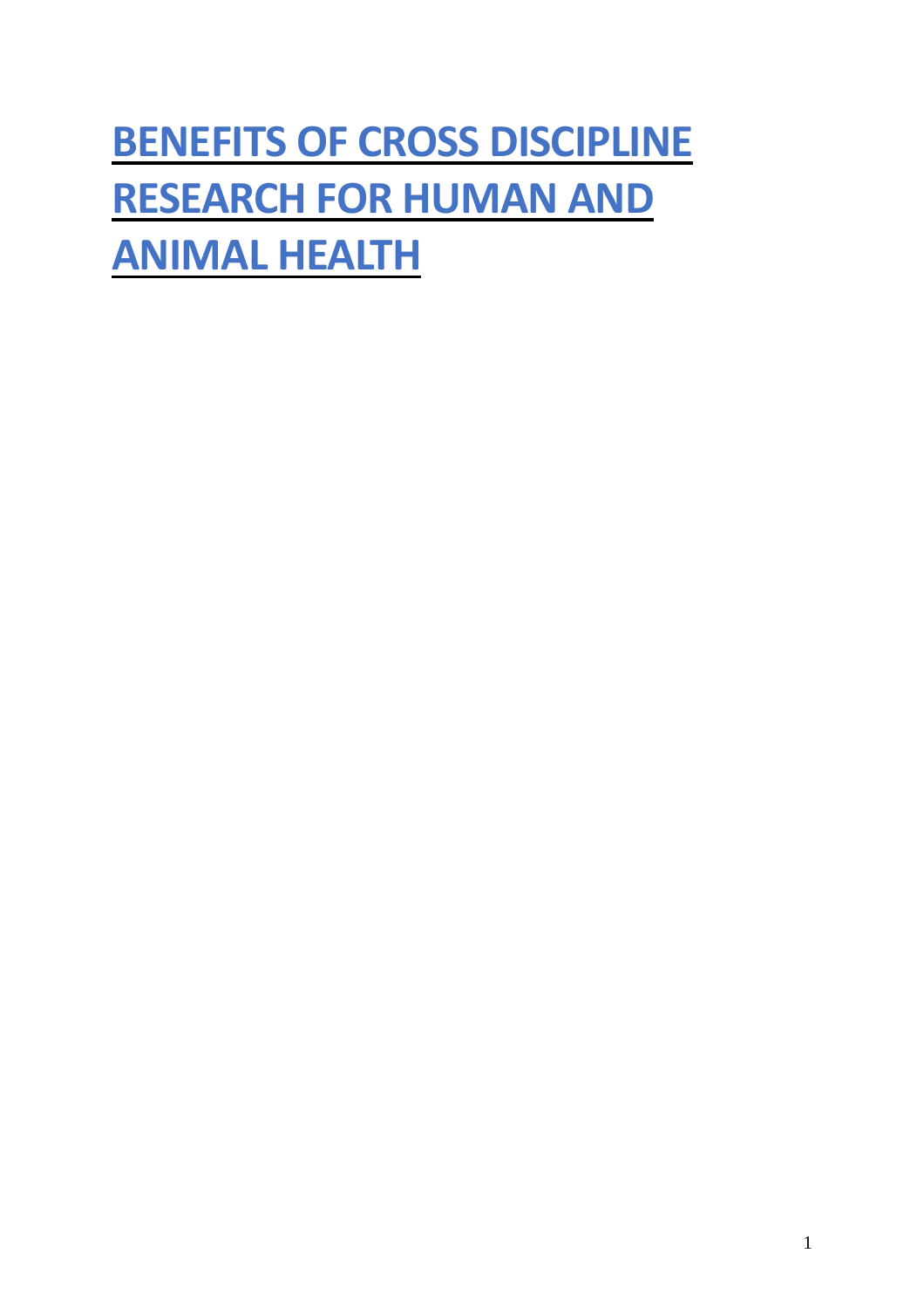#### **Executive summary**

An interspecies approach offers opportunities over a spectrum of research (applications).

Cross species research leads to

- **the exchange of insights** on disease mechanisms, prevention and treatment of disease; discovery of novel diagnostic and therapeutic targets; innovative diagnosis and treatment methods; holistic data assembly; improvement of (animal) welfare.
- **facilitation of the transfer from preclinical to clinical research**: faster development of health applications and treatment optimization via complementary models.

The following research areas benefit animal as well as human health (non-exhaustive list of examples):

- Infectious disease: study of pathogens as well as their susceptibility/resistance to treatment and their prevention
- Non-infectious disease: study of prevention, disease mechanisms and treatment in cardiology, inflammatory disease, mental health issues, neurology, oncology, reproductive health

The cross pollination between the animal and human health sector stimulates innovation in animal health for a variety of technologies and creates development advantages and marketing opportunities in both sectors.

Support of this strategic research will contribute to the realization of the sustainable development goals (SDG): building public-private-partnerships (SDG17) to boost innovation (SDG9), supply of nutritious, safe and healthy food (SDG 2), reducing environmental impact, making better use of resources (SDG 12), respecting animal welfare and safeguarding human and animal (SDG 3) and environment (SDG 13 & 15) health thus responding to the requirements of the consumer/citizen.

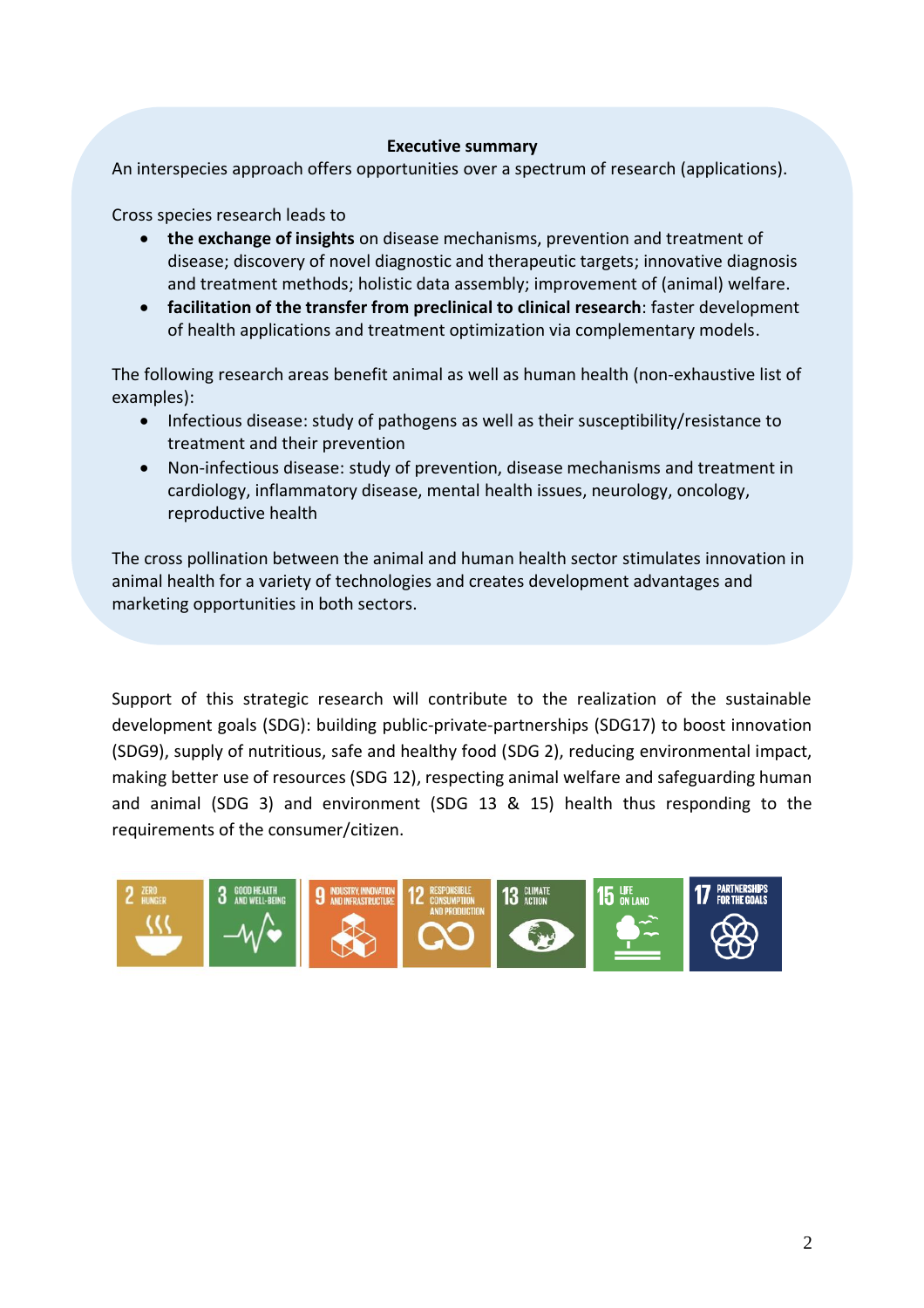"*Humans and animals share so many of the same health and disease threats, so it stands to reason that they might also share the solutions.*"

#### - Michael Francis<sup>1</sup>

The main goal of research is to find solutions for problems. To do so, researchers in theory make use of all research tools at their disposal. In reality, research is often conducted in species silo's: research destined to benefit human or animal. However, humans and animals share more similarities than differences, and the study of these similarities and differences unlocks limitless research opportunities.

Both from an infectious and non-infectious point of view, humans are mammals and they share a great deal of disease targets with other species. By recognizing the possibilities inherent to interconnectedness of infectious diseases on the one hand and comparative medicine on the other, practices have been developed that have led to numerous medical breakthroughs. 2

An interdisciplinary exchange of knowledge and insights speeds up discoveries and applications for multiple species and for a variety of health aspects. As such, cross species research can reinforce research and development for both the animal and human trajectory, as well as provide a better translation from preclinical to clinical research. These insights can cover disease presentations, prevention and treatment of disease, discovery of novel diagnostic and therapeutic targets, innovative diagnosis and treatment methods, holistic data assembly, improvement of (animal) welfare. The translational value manifests via a faster development of health applications and treatment optimization via complementary models.

This document promotes the benefits of a cross discipline research approach for human and animal health and is an invitation to contribute to a strategic research agenda towards improved health and monitoring and control of diseases across species.

A non-exhaustive list of examples of research opportunities in animal and human health is provided. The selected research areas include:

#### 1. Infectious disease - pathogen

In addition to loss of life, epidemics and pandemics affecting human and/or animal devastate economies.

Estimated costs of past events in humans include: a loss of over €34 billion in productivity from the 2003 SARS epidemic; €45 billion loss from the economic and social impact of the 2014-2016 West Africa Ebola outbreak; and the €38-47 billion cost of the 2009 H1N1 influenza pandemic.<sup>3</sup> SARS-CoV2 will exceed these costs by far. Neglected tropical diseases (NTDs) are a diverse group of viral, bacterial and parasitic diseases, several of which are zoonotic or foodborne in nature. Worldwide, NTDs affect one in seven people, but have a disproportionate impact on the poorest communities in tropical countries. In 2015 these

<sup>1</sup> Michael Francis, The Telegraph, June 3rd 2020, Animal medicine might play a crucial role in developing the sought-after coronavirus vaccine.

<sup>2</sup> Osterhaus et al. Make science evolve into a One Health approach to improve health and security: a white paper. One Health Outlook (2020) 2:6  $^3$  Strategic options for the co-ordinated development and manufacture of vaccine(s) protecting against COVID-19 by the European Commission and

the Member States of the European Union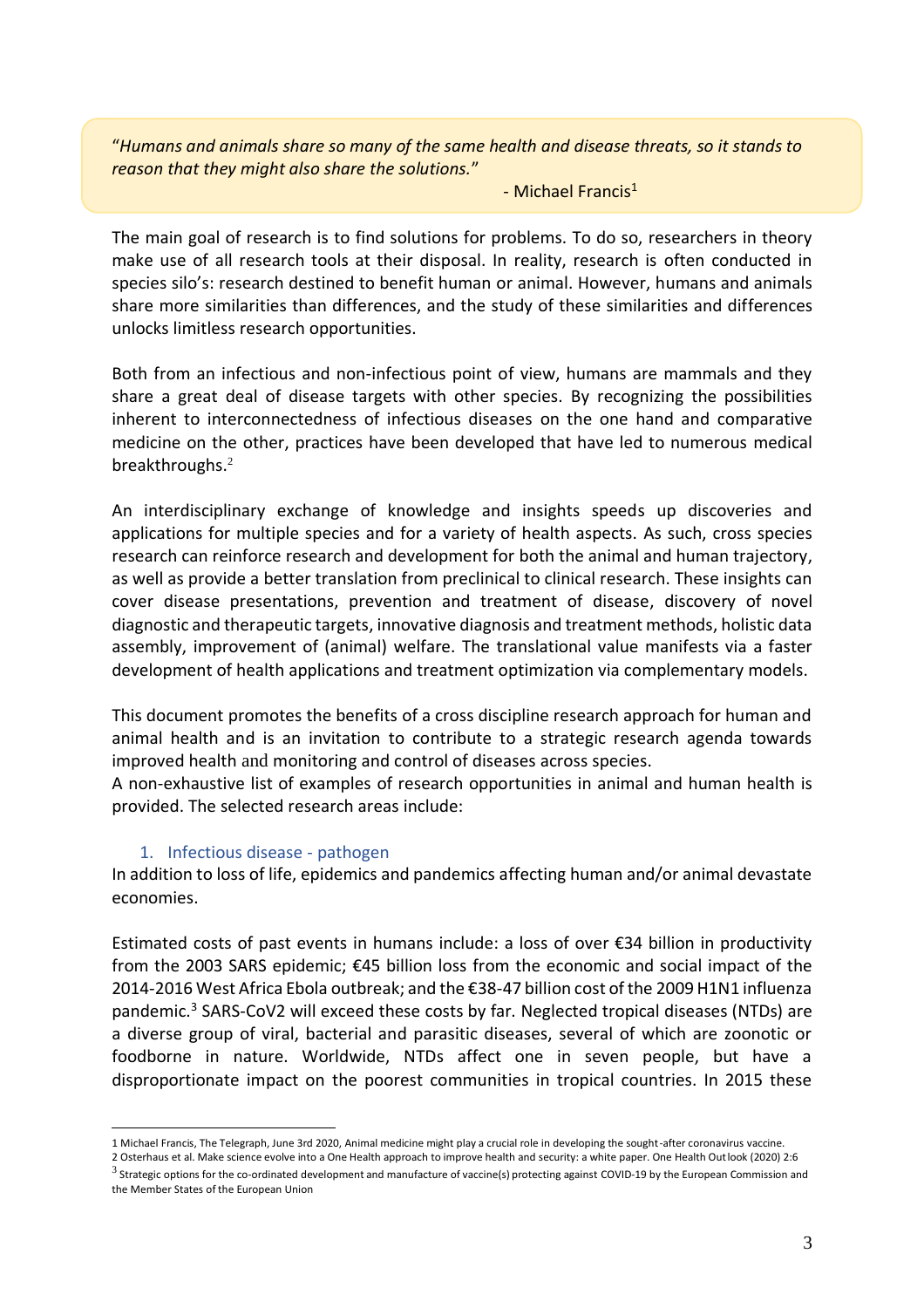diseases resulted in about 24 million disability-adjusted life years, putting them in the top 10 of all infectious diseases.

Twenty percent of animal productivity or 60M ton meat and 150M ton milk are lost due to disease.<sup>4</sup>

The combined annual cost of helminth infections in 18 European countries in ruminal livestock was estimated at  $\epsilon$  1.8 billion, which is similar or greater than the costs associated with some major epizootic diseases.<sup>5</sup>

To prevent such losses in the future, it is essential to share and invest in relevant insight in health across species.

## 2. Infectious disease - antimicrobial/parasitic resistance

Antimicrobial (including antiparasitic) resistance (AMR) is the result of many intertwined factors. Therefore, researchers in this field should be aware of the efforts needed across sectors and adapt accordingly: e.g. coordinate the use of antibiotic (type)s across species, align all stakeholders involved in antibiotic administration on correct antibiotic use. Factors that play a role in plants can be important for animals and humans and vice versa. Where the development of anthelmintic resistance is well known and studied in intestinal worms of animals, both the evidence and the diagnostic tools to assess anthelmintic resistance is lacking for human intestinal worms. Hence, the expertise in veterinary parasitology will be an important asset for public health. Environmental, pharmacological, transmission and behavioral factors for all involved actors should be considered.

<sup>&</sup>lt;sup>4</sup> International Feed Industry Federation | FAOGlobalFoodOutlookNovember2012 | FAO World agriculture towards 2030/2050 | Elanco presentation at EU Animal Health Innovation Summit, 2018

 $^5$  Charlier et al. 2020. Initial assessment of the economic burden of major parasitic helminth infections to the ruminant livestock industry in Europe, Prev. Vet. Med. Volume 182 10.1016/j.prevetmed.2020.105103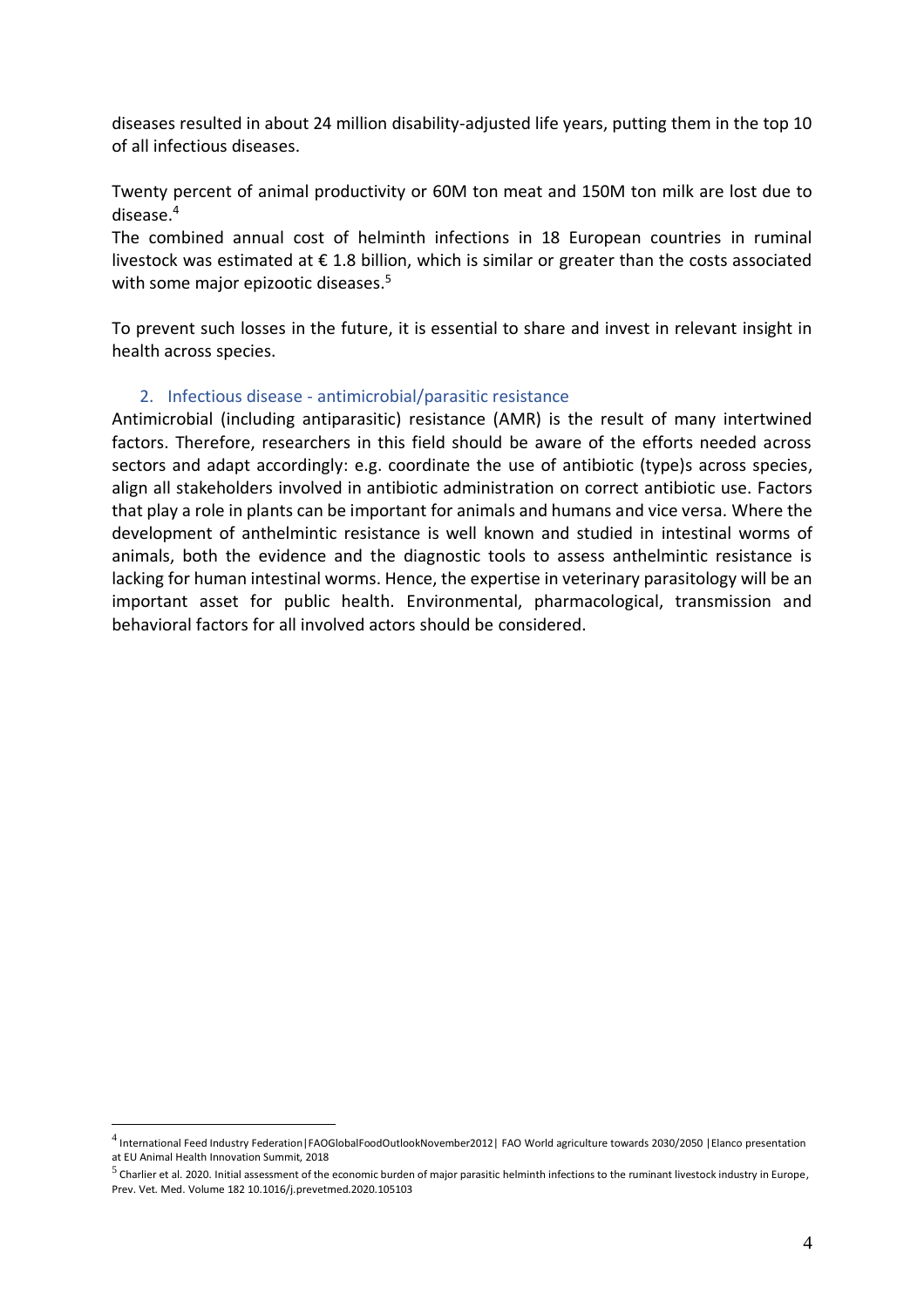## 3. Oncology, cardiology, inflammation/allergy, reproductive health issues, neurology and mental health

Similar fundamental principles apply across species in the development of diseases such as cancer, heart failure, inflammatory conditions, reproductive medicine and mental health issues.

Several animals develop the same disease as humans but have a less complicated **genetic** background. The study of the disease in these species offers bilateral opportunities: humans benefit from a faster identification of possible genetic causes, allowing a more rational and focused research afterwards and the concerned animal species can profit from the results of that knowledge. Likewise, animals may serve as **non-clinical animal model** in pharmaceutical and biomedical research and for optimizing surgical procedures (e.g. dogs with spontaneous tumors such as sarcoma and melanoma are ideal translational models for optimization of oncological surgery). The pig(let) has been increasingly demonstrated to be a suitable human surrogate large animal model in (paediatric) drug research, due to its similarities in terms of anatomy and physiology of major organ systems involved in the disposition processes of drugs and xenobiotics in general and a highly similar immune system. Furthermore, techniques of assisted reproductive technology (ART) such as intracytoplasmatic sperm injection (ICSI), preimplantation genetic diagnosis and testing, freezing of oocytes and sperm, fertility preservation by testicular and ovarian tissue banking have progressed with great success, since the birth of the first test-tube baby after *in vitro* fertilization in 1978. All these procedures were first optimized and validated in animal models before they were applied in human clinical practice.

Furthermore, the **study of differences and similarities** of the same disease between species can reveal valuable research leads. When a species is not prone to develop a specific disease, research in this species can indicate which pathways offer protection against it, thus unraveling possible targets.

Some diseases are **rare in humans**, but common in other species. The greater availability of study material for rare diseases offers faster results for humans, all while benefitting the studied species as well.<sup>6</sup>

Finally, differences in **treatment approaches** among species offer opportunities to study (long-term) treatment effects and can result in practical insights across species.

*Some conditions occur more in animals than humans, such as osteosarcomas. This bone tumor affects dogs (4-15/100) more often than humans (5/1 000 000), depending on the dog race. Therefore, more treatments can be tested via dogs with spontaneous tumors than via children alone. This approach is mutually beneficial as the dog receives a broader access to treatment opportunities. - Joelle M. Fenger<sup>9</sup>*

<sup>6</sup> Fenger, et al. 2014. Canine Osteosarcoma: A Naturally Occurring Disease to Inform Pediatric Oncology, ILAR Journal, Volume 55, Issue 1, Pages 69–85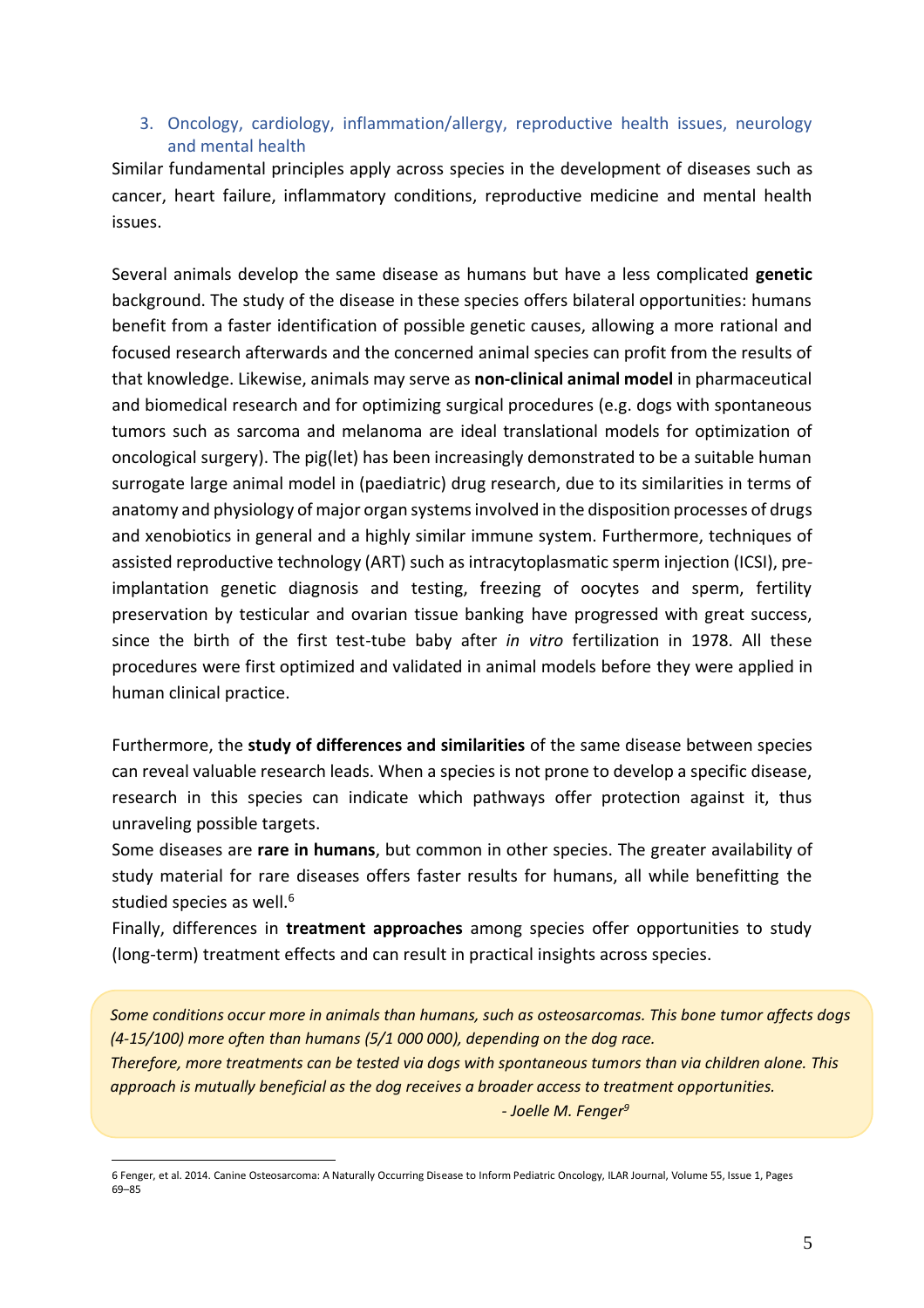# Market opportunities

Innovation in animal health can be stimulated by cross pollination between the animal and human health sector which is possible for various technologies such as drugs (e.g. alternative to antibiotics or antiparasitics), medtech, big data, etc.

Depending on the technology, the product (drug, diagnostic, wearable, IoT etc) could be marketed in both sectors (with first validation in animal care) or repurposed to the animal care sector.

Bioinformatics and biomarker development for diseases transcend species, uniting the biology of disease understanding across the animal kingdom. Solutions for newly emerging infectious diseases in animals may help protect the health of people.

One important driver is that the animal care sector is characterized by shorter development phases, lower development cost and lower risk profiles with higher probability of success in achieving marketing authorization when compared to the human care sector.



*Animal health has a lower risk profile with higher probability of success in achieving marketing authorization – Stonehaven consulting, BioFIT 2018, Introduction to Animal Health*

Furthermore, the veterinary field changes rapidly as the demand for veterinary specialists increases, pet insurance companies become more established and investment funds are investing in veterinary medicine. <sup>7</sup>

Entrepreneurial universities can play an important role in facilitating the route to market of new technologies and innovations and in the generation of ecosystems where researchers, innovators, industries and governments join forces to adopt a mission oriented and impactfocused approach to the health challenges faced across species.

*"Founded in 2017, Vetigenics originally focused on development of immunotherapies for use in dogs with spontaneous diseases to accelerate the treatment of human cancers. However, the start-up now also looks at the other end of the One Health spectrum and produces antibody therapeutics for the animal health market."- Joseph Harvey*<sup>8</sup>

<sup>7</sup> Jan De Schampelaere, Investeerders vechten om uw zieke hond en kat, De Tijd, 02/07/2020

<sup>8</sup> Joseph Harvey, Vetigenics aims to solve challenges in canine immunotherapy discovery and development, IHS Markit, 21/07/2020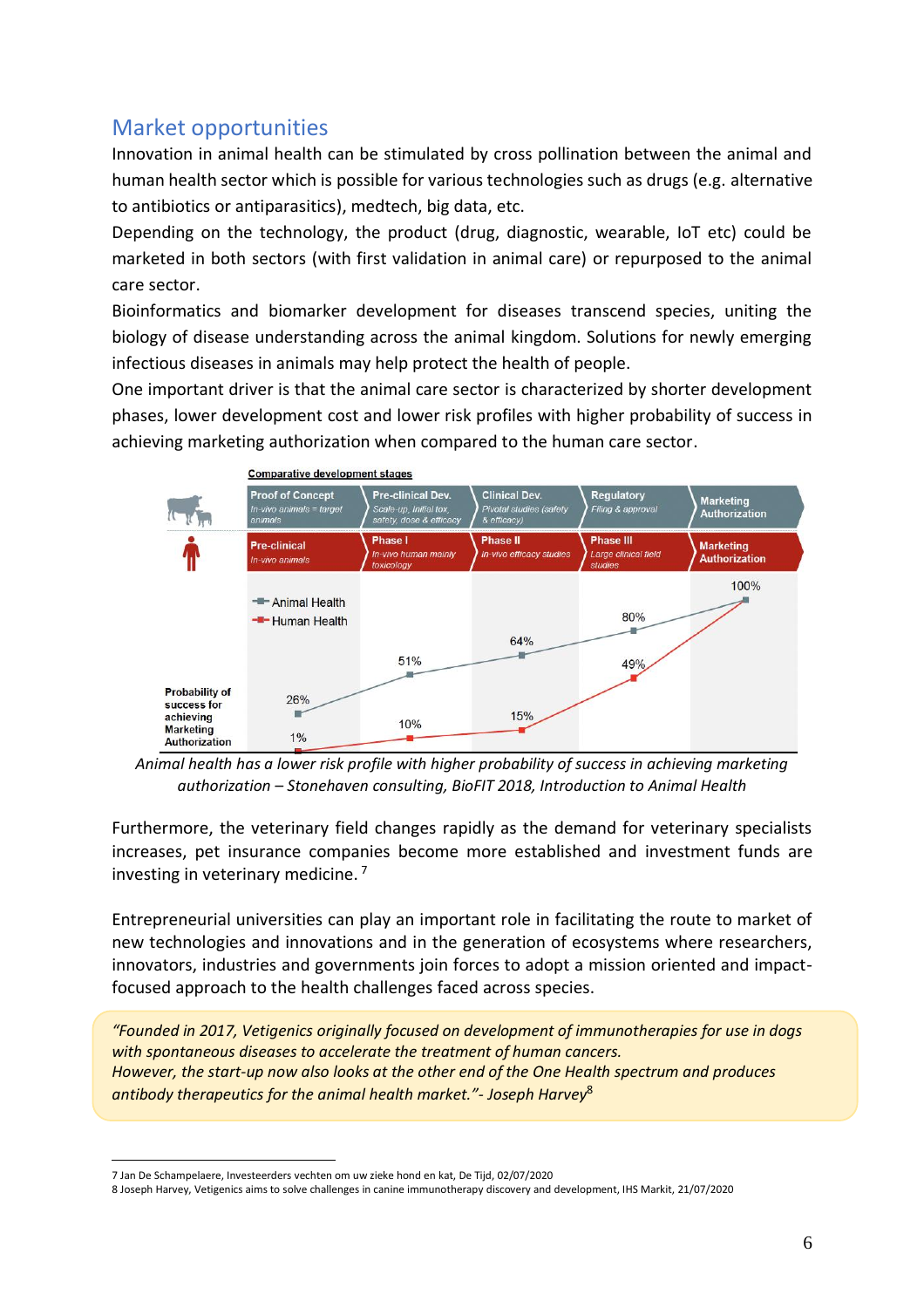# Examples of research opportunities

# 1. Infectious disease - pathogen

The following domains would benefit from cross-species integrated research: **Exchange of insights**

- Infection prevention: biosecurity, immune-modulating nutrition and adapted housing represent mutual research areas of focus.
- Virology, bacteriology, mycology, parasitology:
	- o Transfer of knowledge about mode of action and pathogenesis of a pathogen('s family members) across species (such as site of replication, relevant epitopes).
	- $\circ$  Cross-species pathogen discovery and mapping of the pathogen's evolution
	- o Interaction of gut microbiota and the immune system: the effects of feed additives and pathogens play an important role in humans and animals alike.
- Pathogens/micro-organisms and the toxins they produce: toxins produced by fungi or micro-organisms can be potent carcinogens, others exert nephrotoxic, hepatotoxic, immunotoxic, genotoxic or teratogenic effects. Insights into speciesspecific similarities and differences in the pathogenesis, toxicity, toxicokinetics and  $$ dynamics, may contribute to improved food and feed safety, control measures and legislative frameworks. As for other diseases, suitable (large) animal models support research in this field.
- Immunology: similar immune mechanisms exist between animal and human for which the field could benefit from the vast complementary experience and technology available in human and veterinary medicine.
	- o Share knowledge on critical cell populations, receptors and pathways involved in eliciting local immunity (oral, nasal, intestinal)
	- o Value and explore the role of innate immunity which is more conserved between species than acquired immunity
	- o Identify which biological differences result in resistance to infection/sensitivity to pathogen. This information can help identify possible targets on the pathogen or its host.
- Mathematical modelling, observational studies: map disease spread and/or detection of relevant epitopes via cross-species data, necessitating the collaborative input of epidemiologists, microbiologist, veterinarians, physicians etc. This approach allows for the exchange of insights on risk factors.
- Development of health decision algorithms to inform and optimize large-scale population-based interventions. For example, what would be the most-cost effective strategy to monitor anthelminthic resistance in both animals and humans.
- Diagnostics development such as user friendly and/or non-invasive sampling methods or tools; rapid and more precise diagnostics and tools for the monitoring of health and infection is useful across species.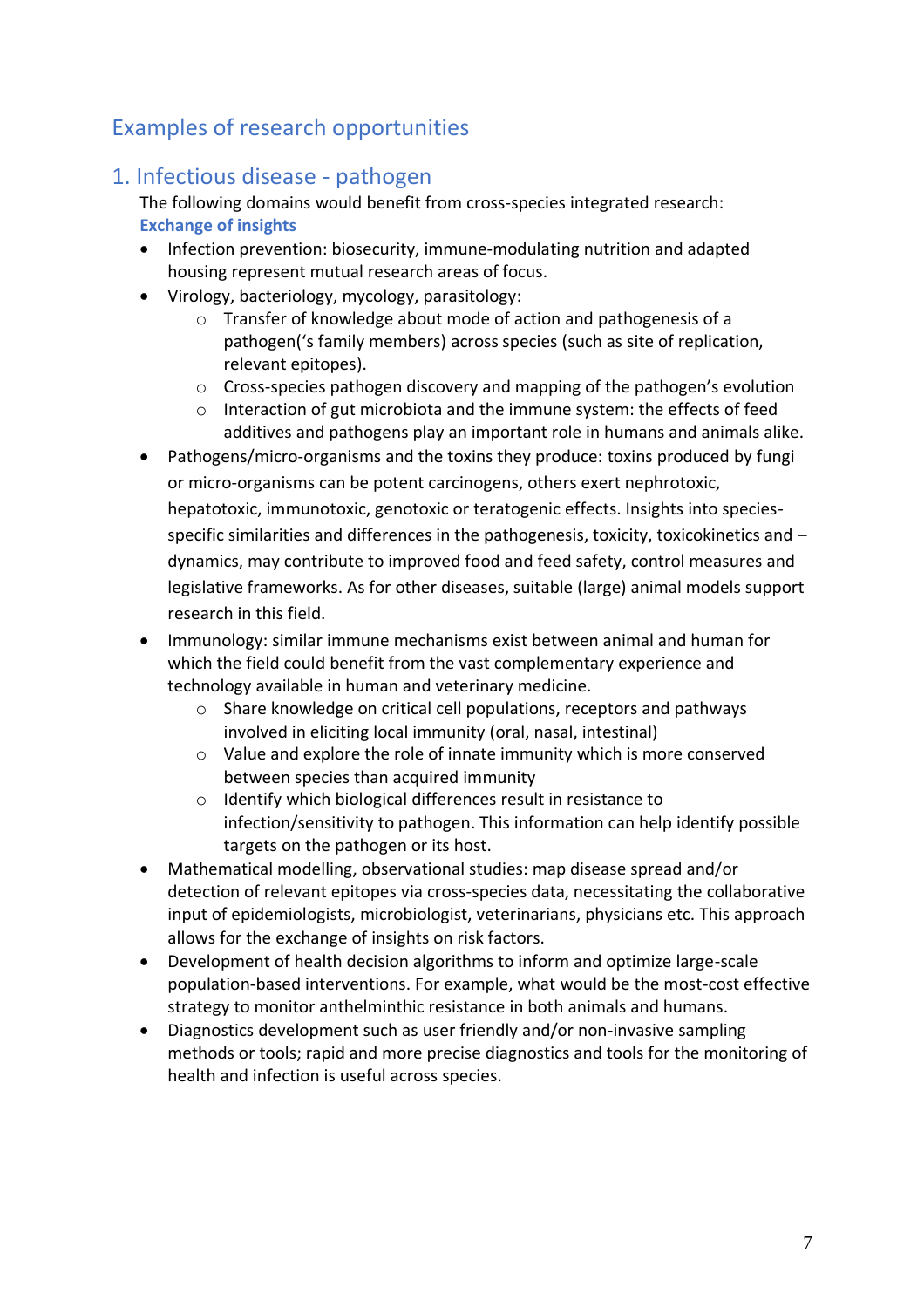#### **Facilitate transfer from non-clinical to clinical research**

- Vaccine development in animal and human follows the same process up until nonclinical studies. Through advances in veterinary medicine, the scientific community has a wide range of existing licensed novel vaccine technologies and associated know-how that do not need to be invented from scratch. Veterinary vaccine delivery technologies could also be leveraged in the development of human vaccines. Some poultry or swine vaccines for example are given through drinking water or as a spray, some dog vaccines are given intranasally, thus providing a painless, simple and rapid form of immunization. This kind of local administration could be particularly effective against respiratory and intestinal infections.
- Animal models offer results that can benefit the animal species as well as humans. Comparative data on pathogens will facilitate the identification of suitable animal models advancing vaccine and/or treatment development where the step from nonclinical to phase I is critical.

*Different kinds of coronaviruses have long since affected animals including dogs, cats and livestock, and effective vaccines already exist to prevent some of them.*

*This means that the coronavirus family of diseases and their potential weaknesses are well studied by veterinary researchers, offering hope – and also valuable lessons – for the rapid development of a vaccine for people.*

*The current race to develop a Covid-19 vaccine is an important reminder not to ignore the lessons of veterinary medicine, which has already brought successful vaccines to market for several animal coronaviruses.*

*Over many years, researchers have expanded scientific knowledge of the virus and how to immunise against it. For example, it has been shown that the virus's "spike" proteins, which attach to cell receptors and allow the virus to infect and multiply, can be targeted using antibodies produced by the vaccination.*

*- Michael Francis*<sup>9</sup>

<sup>9</sup> Michael Francis, The Telegraph, June 3rd 2020, Animal medicine might play a crucial role in developing the sought-after coronavirus vaccine.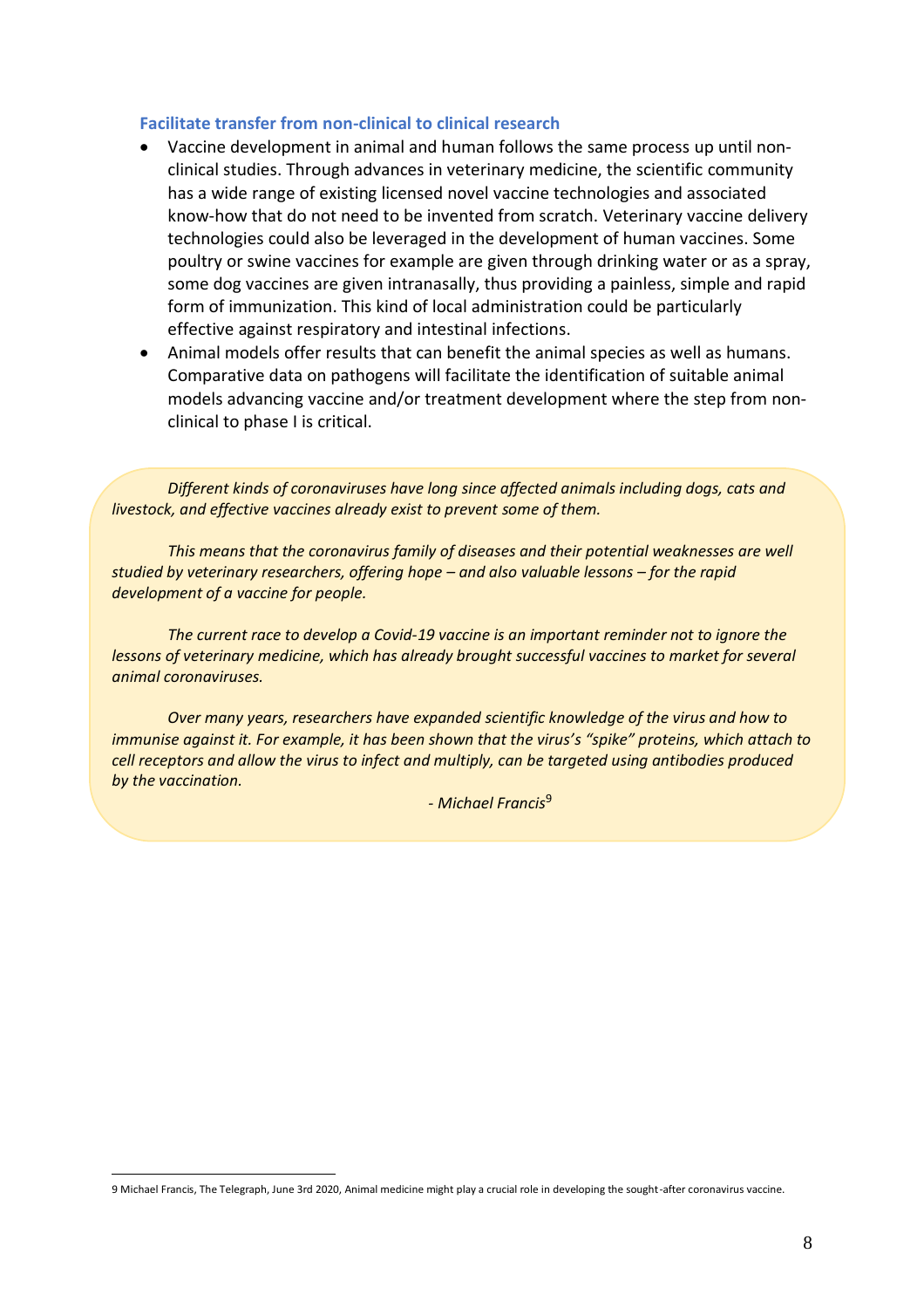*Veterinary vaccines have taught us a great deal already about the feasibility and efficacy of several vaccine administration routes, the role of humoral and cellular immunity and cross-species protection for several coronaviruses:* 

- *1. Both killed (inactivated) and live (attenuated) whole virus vaccine strategies have been successfully employed to develop commercial coronavirus vaccines.*
- *2. Virus-neutralising antibodies directed to the surface spike (S) protein play a major role in protective immunity.*
- *3. T-cell responses may also be involved in protective immunity viral clearance, but they are unlikely to be the prime mode of protection for a vaccine.*
- *4. Maternal antibodies and mucosal immunity play an important role in protection against enteric coronavirus infections.*
- *5. Immune responses can be qualitatively improved by an oral prime and intra-muscular boost strategy.*
- *6. Cross protective immunity can be developed by either combining vaccine strains within a vaccine or using a prime boost strategy with differing coronavirus.*
- *7. Heterologous vaccines using a related coronavirus from one species can be used to vaccinate another species.*
- *8. Vaccine-induced immunity is likely to last for at least 12 months and annual boosters are required in order to maintain protective levels of immunity.*

*Those developing novel coronavirus vaccines should be aware of the potential risk of antibodydependent enhancement induction leading to enhanced disease.*

*- Michael Francis<sup>10</sup>*

## 2. Infectious diseases – antimicrobial resistance

The following research domains would benefit from interdisciplinary exchange: **Exchange of insights**

- Infection prevention to reduce the need for antimicrobial use
- More efficient use of antibiotics: optimize dose and administration per species.
- Research towards resistance mechanisms in various relevant environments (such as hospital, retirement home, farm, slaughterhouse).
- Diagnostics:
	- o Optimize the diagnostic flow from sampling to sample analysis.
	- o Advances in the current diagnostic flow across species and monitoring of antibiotic resistance profiles of bacteria would allow less or a more targeted use of antimicrobials. The same applies for antiparasitic resistance.
- Coordination: a coordinated approach across species is necessary to halt the development and spread of antibiotic/parasitic resistance.
- Antimicrobial use: human, animal and plant research groups develop alternatives to antibiotic/antifungal/antiparasitic use. Applications for one species can possibly be translated to other species.
- Socioeconomics: identification of barriers and incentives for uptake of sustainable disease control measures by patients, animal owners, farmers and veterinarians. Development/improvement of communication strategies. Economic impact and context of disease (control measures).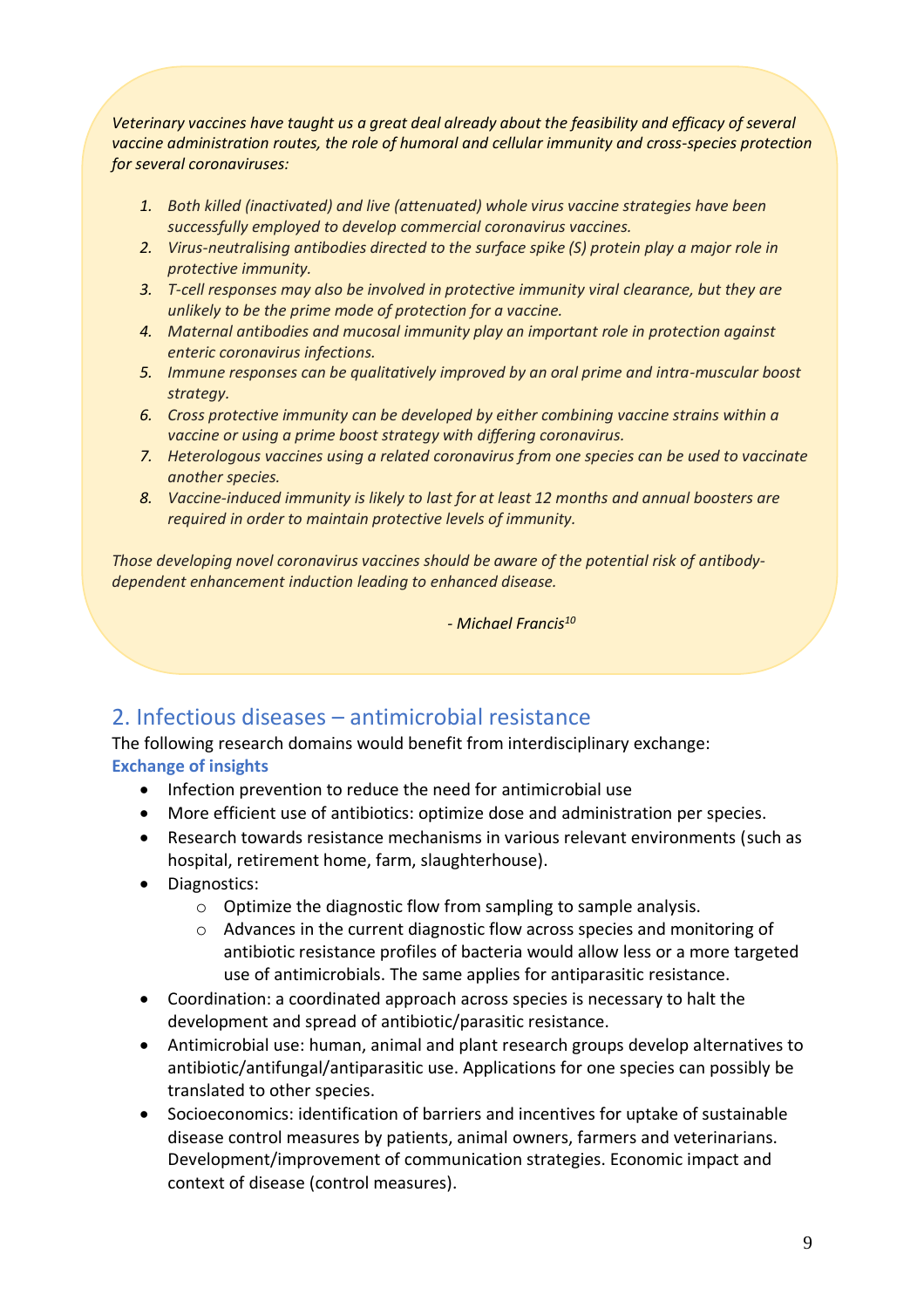# 3. Oncology, cardiology, inflammation/allergy, reproductive medicine, neurology and mental health issues **ONCOLOGY**

## **Exchange of insights**

- Genetics: several dog and cat breeds are known to be more susceptible to develop certain cancer types than others. The study of these specific breeds offers a more targeted approach -as opposed to humans- to i**dentify relevant targets and pathways**, which are often conserved across species. The identification of involved genes and pathways can lead to novel treatments, benefitting man as well as animal. Furthermore, more research on monogenetic diseases in animals may alter current breeding thus preventing occurrence of disease in future generations.
- Immunology: comparative research would greatly benefit from the development of more **species-specific markers and protocols**.
- As animals are likely to benefit from the extensive advances made in the field of human cancer, the targets identified in humans need to be explored to improve cancer **diagnostics and treatments** in animals.
- Cross-species **cancer registries** offer advantages to the species involved: as animals develop cancer faster than humans they can act as a sentinel for humans. Furthermore, registries of animal cancer cases will allow veterinary medicine to expand its knowledge on incidence, the success rate of different treatments, etc.

## **Facilitate transfer from non-clinical to clinical research**

- Companion animals with naturally occurring cancer are an invaluable source of biological samples, not only to improve veterinary but also translational cancer research (i.e. for the human clinic). **Companion animals with cancer are a recognized, but still severely underexploited tool for advancing anti-cancer strategies**. <sup>10</sup> Indeed, cancers in pets display striking similarities to the human situation.
	- $\circ$  Intact immune system: tumors develop in animals with an intact immune system, and, as in human patients, metastatically spread, recur and/or become a drugresistant disease over time.
	- o Biology: companion animals share a similar histological, biological, and genetic cancer background with humans. These similarities are in general significantly higher than the relationship between rodents and man.
	- o Clinical approach: corresponding diagnostic and treatment options are available for dogs and humans, while the progression of cancer in companion animals is faster. This allows results to be obtained within a reasonable period of time and/or allows innovative trial designs such as prophylactic cancer vaccine tests in a realistic setting.
	- o Biology and pathology: the study of the behavior of rare diseases in human can be accelerated via the study of the same disease in animals.

<sup>10</sup> LeBlanc et al., 2016 Defining the value of a comparative approach to cancer drug Development Clin Cancer Res. 22(9): 2133–2138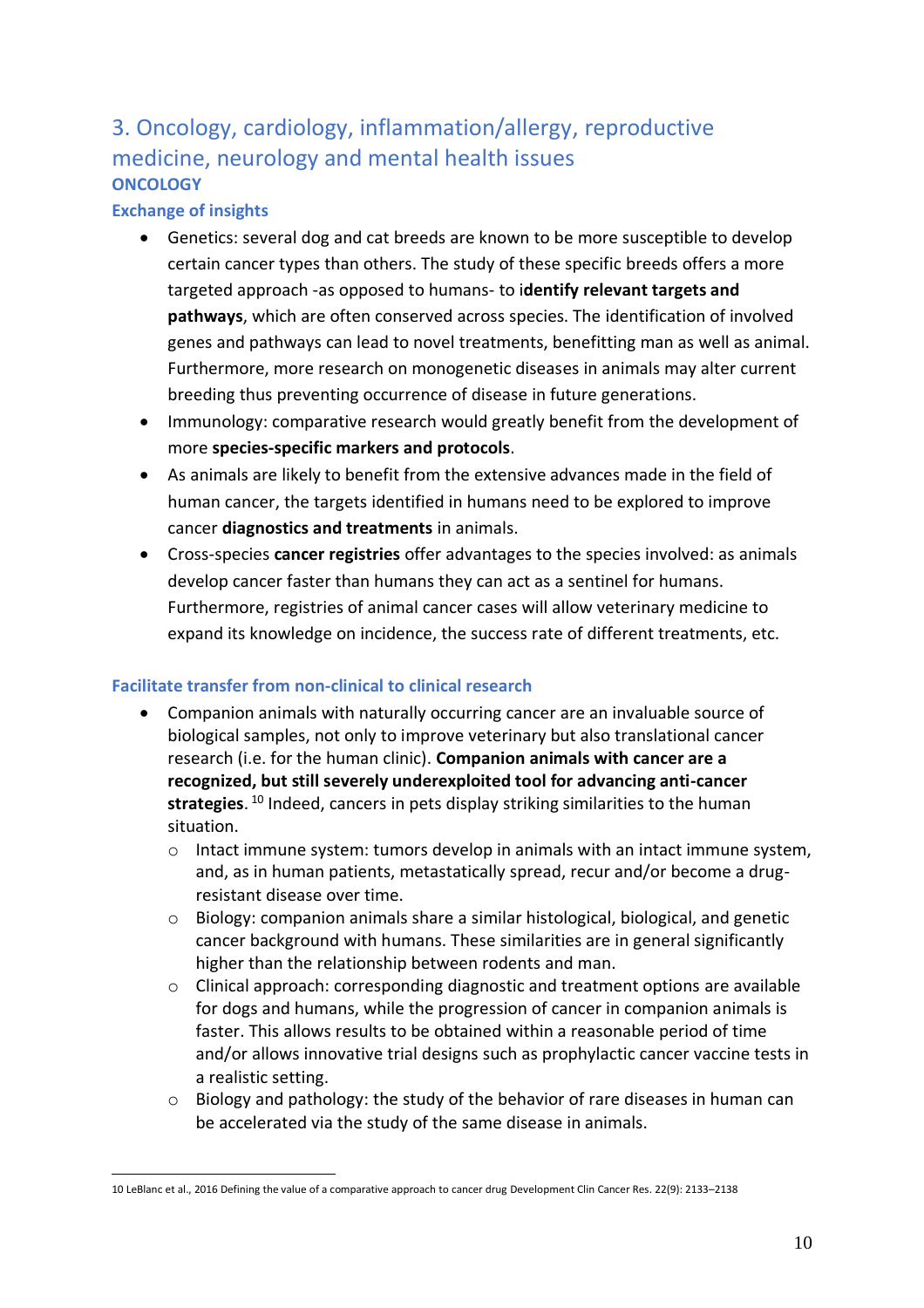## **CARDIOLOGY**

## **Exchange of insights**

- Veterinary cardiologists and human cardiologists harbor vast complementary knowledge. The **comparison of cardiovascular pathophysiology** across species and broader access to autopsy in animals for research cases lead to new insights across species. E.g. aortic rupture in (Friesian) horses is often an unfortunate, fatal event. The underlying pathophysiology of aortic rupture, aorta-pulmonary fistula (and mega-oesophagus which can be of interest to the gastro-enterologists) has not been elucidated yet and is a field of active study. Comparison with aorta pathology in humans could help to better understand the potential underlying mechanism of the aorta pathology/ rupture.
- The study of cardiac **electrophysiology and arrhythmias** in dogs, cats, and horses generates opportunities to translate existing techniques from human medicine towards animals, based on a multidisciplinary approach (collaboration between engineers, material specialists, human specialists and veterinarians). On their turn, animals serve as a unique model for fundamental and clinical translational research.
	- o Due to their susceptibility to spontaneous **atrial fibrillation** and because of a complete absence of associated thrombo-embolic events, horses provide an excellent model to study atrial fibrillation pathophysiology.
	- $\circ$  Ventricular and supraventricular heart rhythm disturbances in dogs and cats associated with **cardiomyopathies** such as dilated, hypertrophic or arrhythmogenic right ventricular cardiomyopathy occur frequently. These diseases share many pathophysiological characteristics with their human counterparts, and their benefit as a spontaneous animal model has been highlighted in several review papers, one even specifically advocating for a "one health approach" to feline hypertrophic cardiomyopathy. $11, 12$  Not only clinical signs and phenotype of arrhythmias are similar, but interestingly, also genetic causes, for both cardiomyopathies as well as **primary inherited arrhythmias**. 13**,** 14**,** 15
	- o Many procedures (catheterization, implants, …) can be performed on the standing **awake horse** which **overcomes the effects of sedation and general anesthesia**.
- Dogs and cats frequently present with **congenital cardiac abnormalities** similar to those in people e.g. persistent ductus arteriosus, pulmonic stenosis, atrial or ventricular septal defects, tetralogy of Fallot etc. Because of their small size they are ideal candidates to develop/test new diagnostic tools, interventional or hybrid surgical techniques.

<sup>11</sup> Duncker et al., 2015. Animal and in silico models for the study of sarcomeric cardiomyopathies. Cardiovascular Research 105, 439–448 12 Stern and Ueda, 2017. A One Health Approach to Hypertrophic Cardiomyopathy. YALE JOURNAL OF BIOLOGY AND MEDICINE 90, pp.433-448 13 Hamlin et al., 2007. Animal models of ventricular arrhythmias. Pharmacology & Therapeutics 113 (2007) 276–295

<sup>14</sup> Simpson et al., 2015. Genetics of Human and Canine Dilated Cardiomyopathy. International Journal of Genomics Volume 2015, Article ID 204823, 13 pages

<sup>15</sup> Meurs et al., 2019. A QIL1 Variant Associated with Ventricular Arrhythmias and Sudden Cardiac Death in the Juvenile Rhodesian Ridgeback Dog. Genes, 10, 168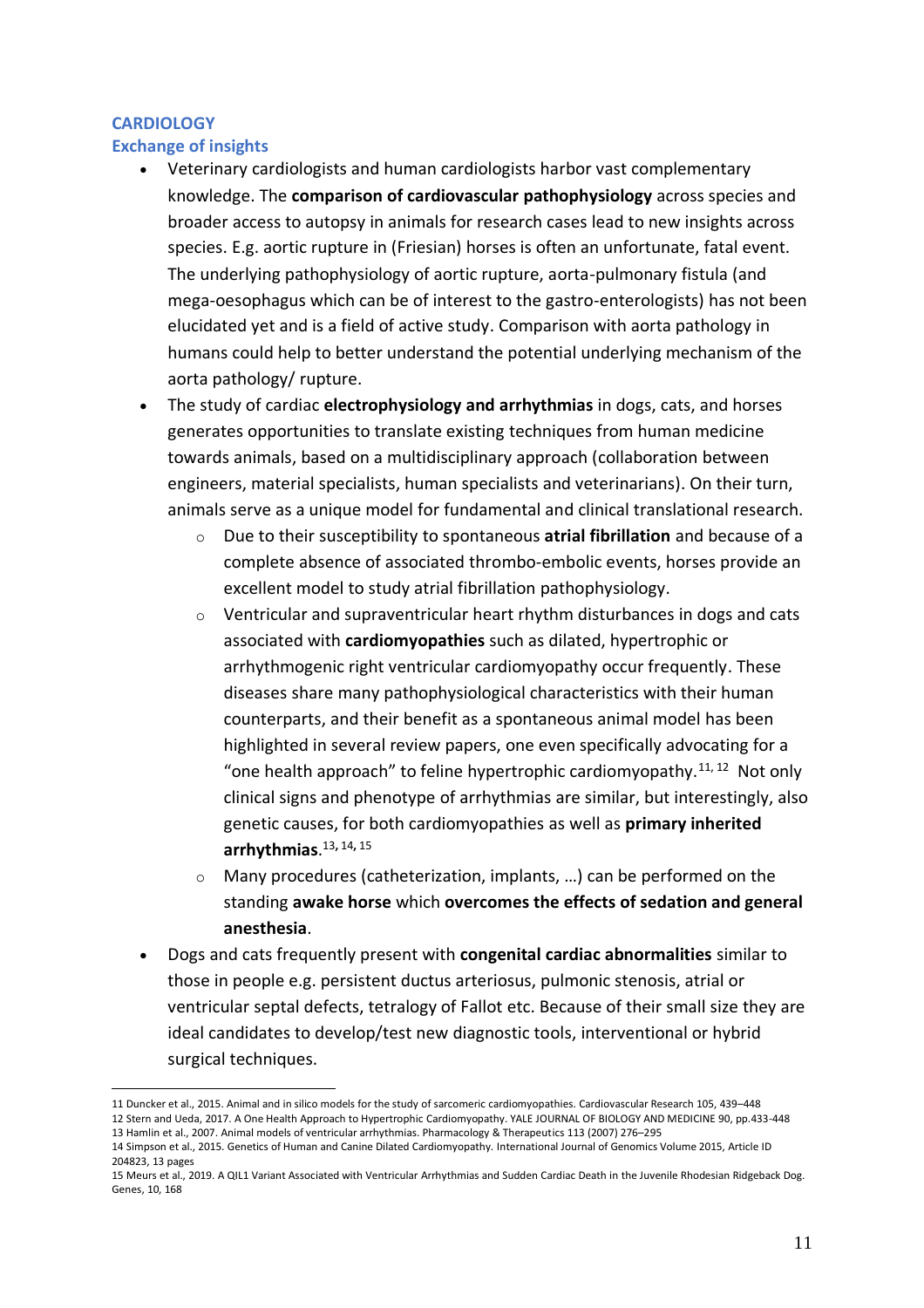#### **Facilitate transfer from non-clinical to clinical research**

- **Interventional tools** in cardiology are mainly designed for human adults.
	- o **Companion animal**. The smaller heart sizes of companion animals allow development of pediatric tools applicable in both children and small animals.
	- o **Horse**. On the other hand, the large size of the equine heart, allows to better assess the impact of myocardial wall thickness, chamber size and quantity of blood flow on applied techniques.
	- o **Cow**. Left ventricle (LV) assist devices used to support people with end stage heart failure are often tested in cows.
	- o **Swine** and **sheep** are also often used in the research of human cardiovascular diseases. Structurally, the swine heart anatomy is similar to the human heart. The coronary microvasculature is even nearly identical to that of humans. Physiologically, resting heart rates and left ventricular pressures are comparable to humans. Pigs have been used in the development and testing of numerous cardiac devices & procedures e.g. intravascular stents, valve replacement, cardiac transplant, and cardiac assist devices. Pharmacological agents, stem cell therapy (in acute coronary syndromes/ myocardial infarction to decrease size of infarction and to improve LV function) and gene therapy have been tested in swine (heart failure models). Research on the renal pressure/perfusion relationship in pigs allows to better understand the mechanism of arterial hypertension due to renal artery stenosis and the secondary renin-angiotensin-aldosterone system activation. Such results could be translated to and be helpful for human patients to improve the management of hypertension due to renal artery stenosis; specifically, to better define the criteria for the potential usefulness of renal artery stenting.
	- o **Mice/zebra fish:** Rare genetic conditions of the aorta, such as Marfan syndrome, occur both in humans and horses. Modelling of this disease in mice/zebra fish models allows a better insight into the pathophysiology/effect of specific genetic variants/sex/drug compounds across species.
- Human cardiologists train advanced interventions for specific diseases on healthy animals which is expensive and associated with ethical concerns. On the other hand, sick animals requiring such an advanced intervention often cannot receive the treatment because of financial constraints. Combining both under a **medical need program** would create a win-win situation for both the human and veterinary field. The success of a human-veterinary collaboration has already been shown in multiple PhDs and major breakthroughs in equine cardiac electrophysiology.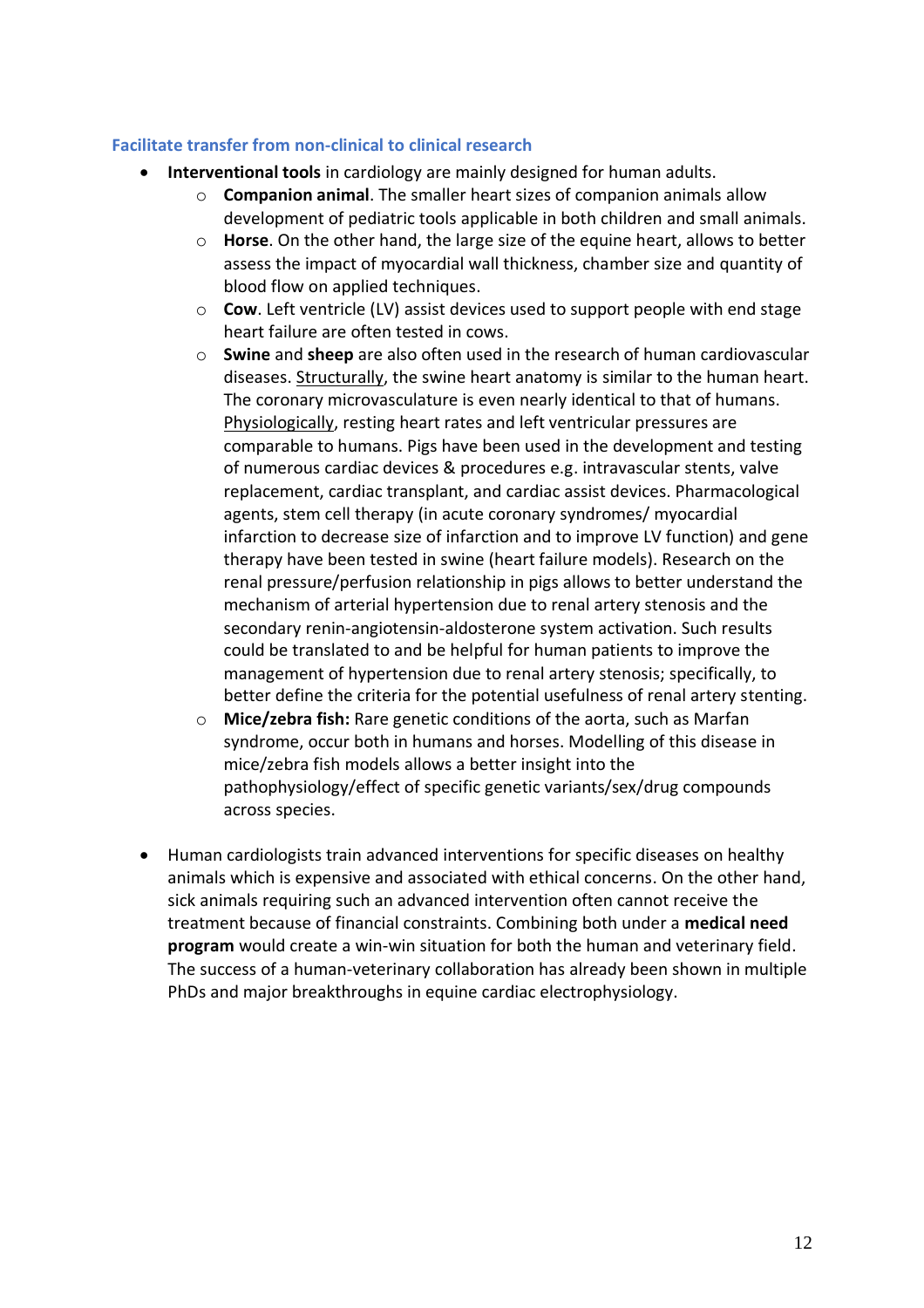*Barbara Natterson-Horowitz is a human cardiologist at the David Geffen School of Medicine at UCLA. She's also on the medical advisory board for the Los Angeles Zoo. In 2005, the vets at the zoo asked her to come by to take a look at an emperor tamarin suffering from heart failure.*

*As Natterson-Horowitz examined the monkey, she did what she usually does with her human patients: she gazed into her eyes to put her at ease. Immediately she felt the vet's hand on her shoulder.*

*"Please stop making eye contact," the vet said. "You'll give her capture myopathy."*

*She knew very well that myopathy refers to heart muscle damage, but in her 20 years as a cardiologist, she had never heard of capture myopathy. Later she did some research and discovered that it's a form of heart damage experienced by many animals. It occurs when animals are chased or captured by predators. A surge of hormones floods their body and ravages the heart. Some species including small primates—can even die as a result. Even the gaze of a predator can cause capture myopathy.*

*It existed in humans, under the name of Takotsubo cardiomyopathy. Intense emotional stress can cause a hormone surge in humans, which can cause serious damage to the heart. Cardiologists discovered Takotsubo cardiomyopathy just a few years ago. But veterinarians knew about its animal version decades ago.*

*- Barbara Natterson-Horowitz*<sup>16</sup>

<sup>16</sup> Barbara Natterson-Horowitz, author of "Zoobiquity"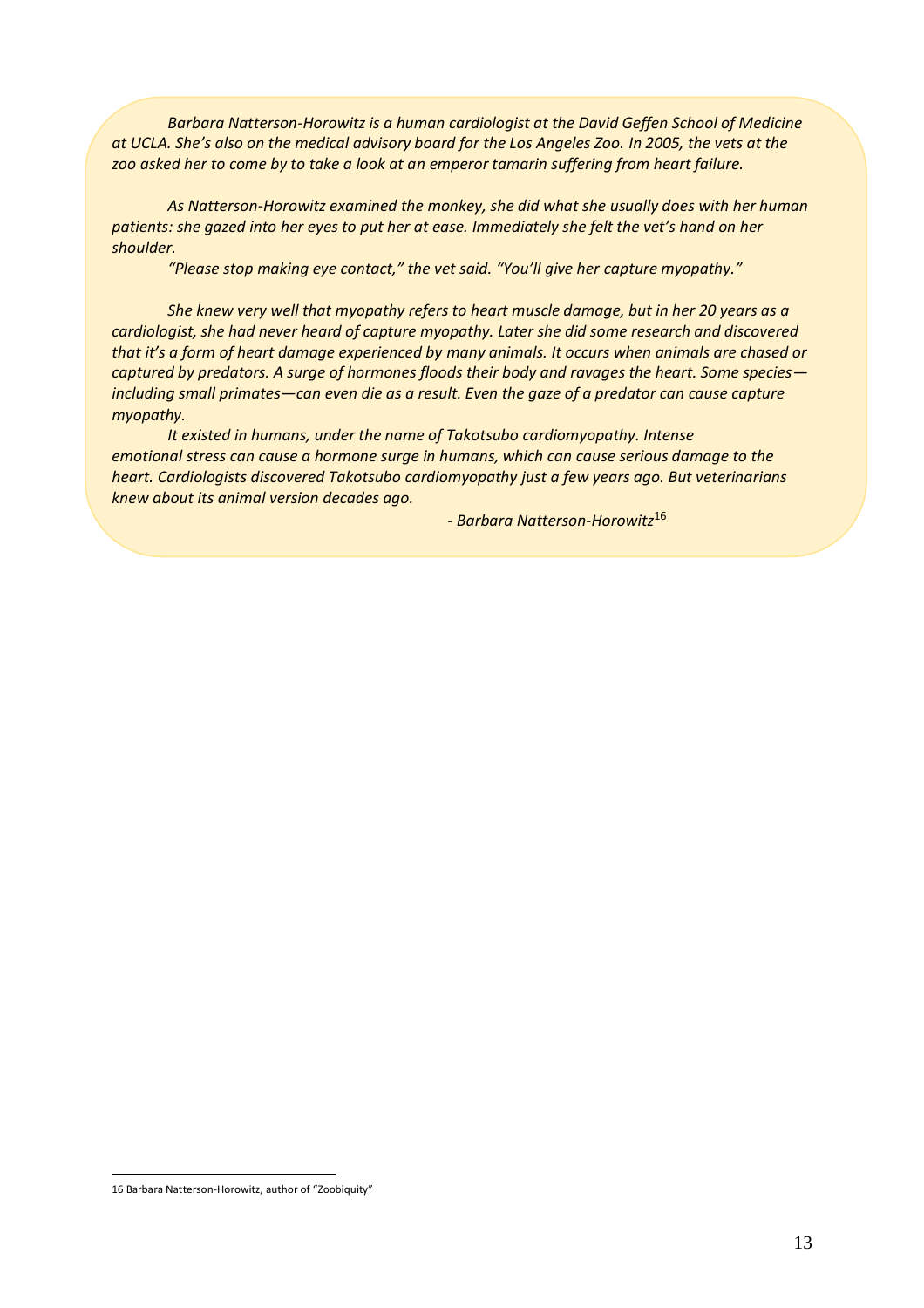#### **INFLAMMATION/ALLERGY**

#### **Exchange of insights**

- Mechanisms of inflammatory **disease pathogeneses** as well as the **protective effects** of fecal transplants, bacterial strains and bacterial metabolites on gut homeostasis and their influence on inflammatory intestinal disease. These data can be used for the rational development of control measures against pathogen colonization or intestinal disease, including vaccines, feed additives and diagnostic tools.
- The exchange of knowledge on inflammatory mechanisms in **chronic wound** management; risk factors for **airway or bowel inflammation**.
- The identification of pivotal **immune cell subpopulations** (or conserved receptors on said cells) involved in inflammatory cascades in one species can lead to novel antiinflammatory applications in other species.

## **Facilitate transfer from non-clinical to clinical research**

- Allergy is not only increasing in prevalence in humans, but also occurring earlier in live. The mechanisms are not well understood. Diagnoses and treatment of allergy form a continuous challenge. **Also in dogs allergy is an increasing problem and similar questions are posed on etiology, diagnosis and treatment.** The dog is thus an excellent model for human **allergies** as dogs share many of the same allergies to foods and environmental allergens. It is possible to control for several factors in pet dogs with spontaneous allergies: e.g. diet, hormonal status, placebo effect to obtain insight in these derailed immune responses and strategies **to correct them**.
- **Metabolic inflammation**: the human metabolic syndrome (HMS) shows many similarities with the overconditioned cow syndrome. In accordance with the HMS, it is supposed that the adipose tissue provokes a derailment of the normal physiological processes in obese animals, thereby rendering them more susceptible to different health problems. Overconditioned cows are insulin resistant, the adipose tissue of dairy cows is also capable of producing different adipokines, the disease susceptibility of dairy cows is associated with a pro-inflammatory state, the immunity of overconditioned cows is attenuated, and overconditioned dairy cows are overall more susceptible to a variety of diseases. Dairy cows can act as spontaneous animal models to provide valuable insights on obesity, ageing and metabolic inflammation.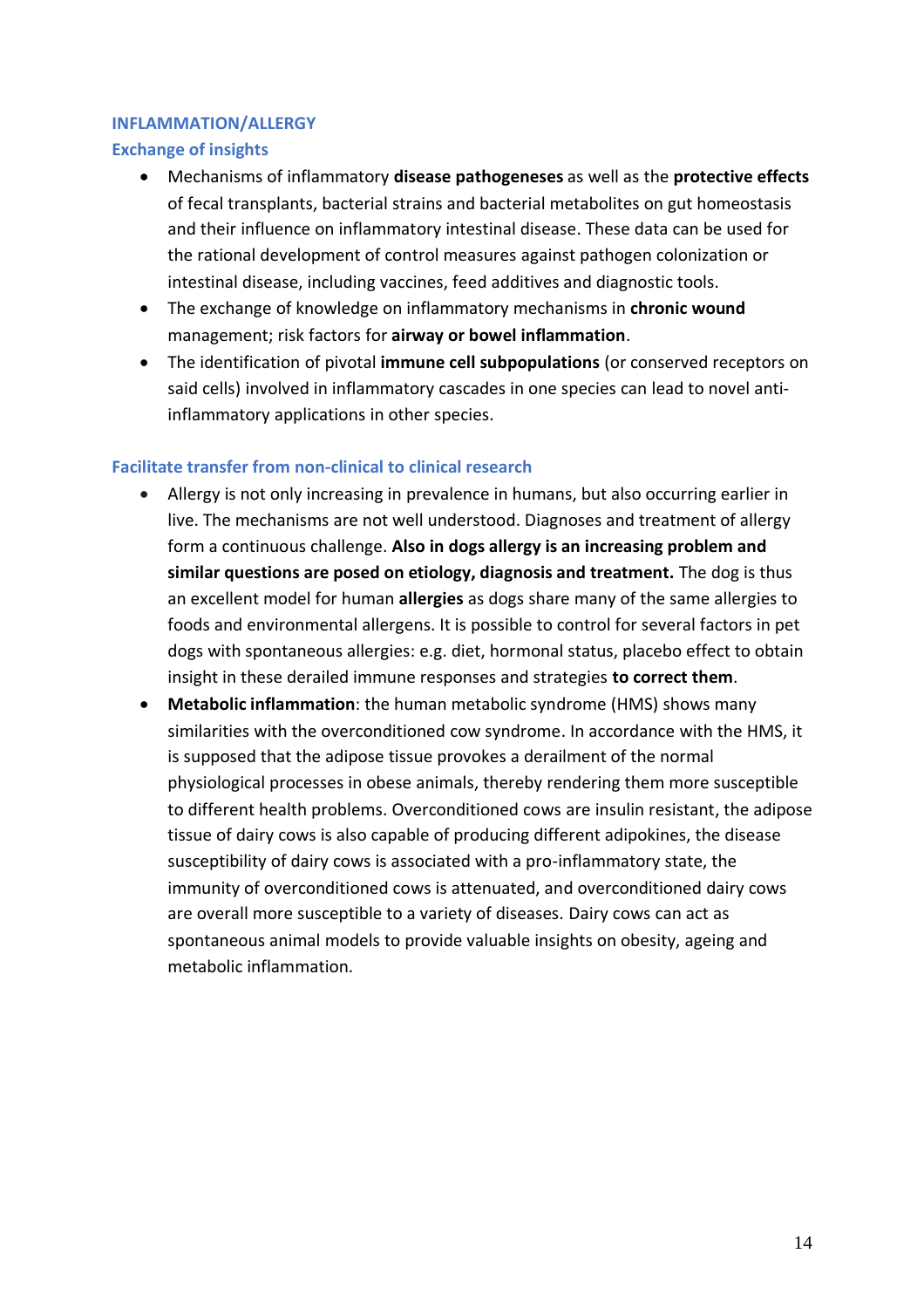#### **NEUROLOGY AND MENTAL HEALTH**

#### **Exchange of insights**

- Several neurological and mental health diseases such as epilepsy and anxiety disorders in human and dog are very similar and joint research provides broader opportunities towards the unravelling of their **neurobiology**. Animals with neurological and mental health diseases benefit from the translation of human treatment protocols. In turn, this can further finetune treatments and identify biomarkers for both species.
- Preclinical testing of implantable devices for neuromodulation, is often impossible in rodents due to incompatible dimension of the technologies. Therefore, dogs are an ideal testing model. Neuromodulatory devices could allow unsupervised treatments imposing less efforts to the owner of the animal.
- The study of animal behavior informs how improvements can be made in **animal welfare** for e.g. housing and cohabitation measures ultimately benefitting the species, farmers and families involved.

## **Facilitate transfer from non-clinical to clinical research**

- Anatomy: the dog's anatomy offers greater access to the cerebrospinal fluid (CSF) than in humans, which facilitates research of biomarkers in CSF and serum.
- Radiation: as companion animals will undergo less medical imaging than humans throughout their lifetime, more research with nuclear tracer imaging is possible. Expensive research imaging equipment can be shared among species.

## **REPRODUCTIVE HEALTH**

## **Exchange of insights**

• The efficiency and safety of currently used methods of assisted reproductive technology have first been addressed in several animal models before clinical practice in human. An important concern with developments in medically assisted reproduction is that new techniques or add-ons to existing ones are often introduced without sufficient preclinical **safety and efficacy** studies, and also without meaningful efforts to collect follow-up data. Popular animal models for this are mice, cow, pig and non-human primates. For example, the formulation of culture media to support the growth of embryos *in vitro* has been largely optimized in several animal models. Also, routinely used techniques such as freezing by vitrification have been first validated in different animal models. Vice versa, newly developed techniques in human assisted reproductive technology (ART) have also been applied in animal, to increase for example the reproduction rate of some valuable animal models, to preserve certain endangered species, to perform semen sexing.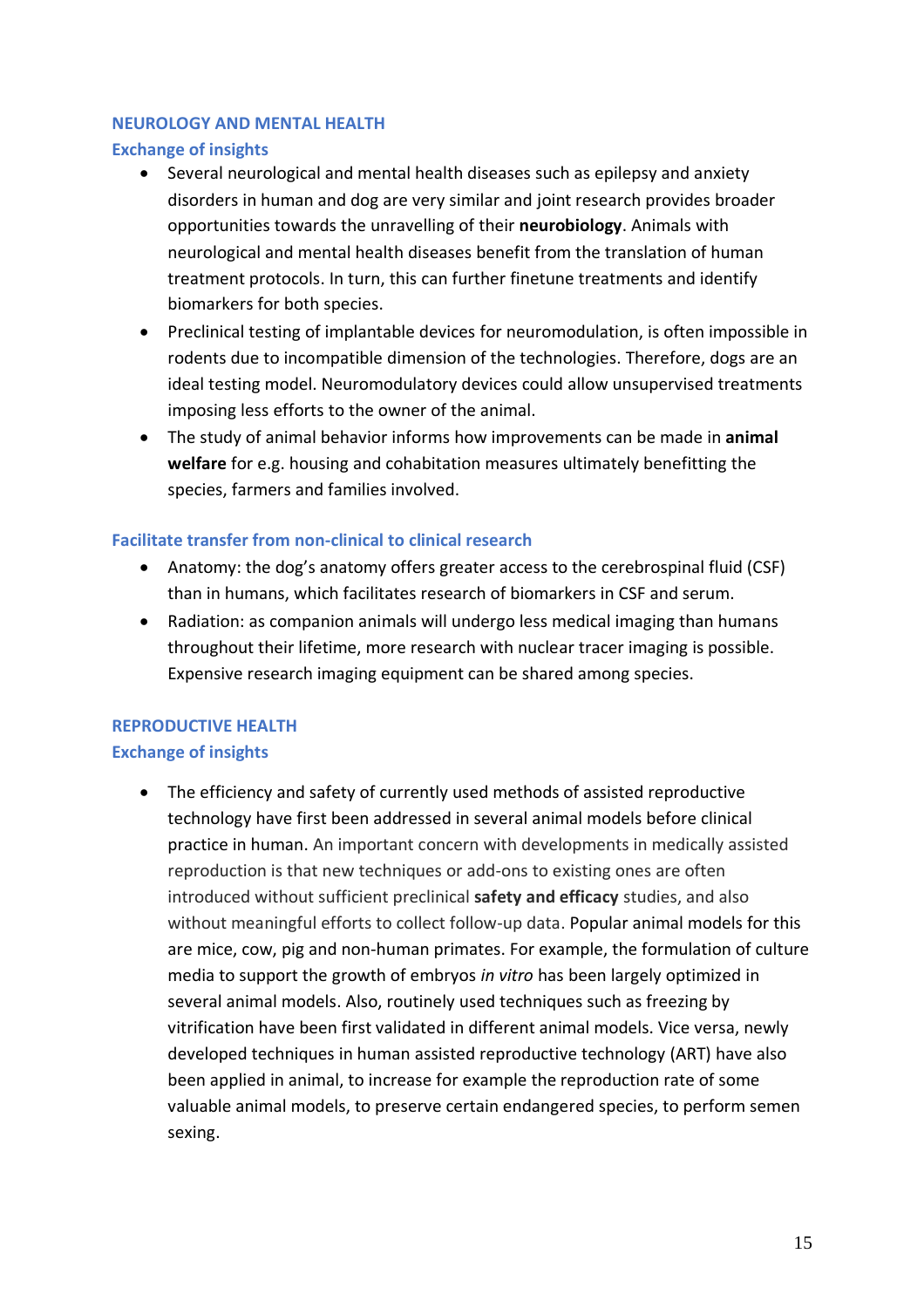- New methods are currently arising with some of them already reaching the clinical phase: such as the application of assisted oocyte activation during intracytoplasmatic sperm injection (ICSI), the three-parent baby using nuclear transfer technology transplanting the nucleus of a diseased egg into a recipient donor egg, CRISPR/Cas9 gene editing in the germline. It is paramount that these newly developed technologies are first tested and validated in appropriate animal models before extrapolation to the human clinic.
- Finally, more fundamental cross-species research is needed to better understand early human embryo development and human stem cell biology, to reveal differences between species and to obtain more insight in the early stages of human development. The latter still represents a black box due to the inaccessibility of *in vivo* derived human material because of ethical constraints.

#### **Facilitate transfer from non-clinical to clinical research**

Animal models offer huge advantages to test new techniques or diagnostic tests for human assisted reproductive technology as human reproductive material is very scarce and comes with ethical limitations. In the context of the study of female reproductive biology, the analysis of knock-out and transgenic mice has strongly contributed to clarify the underlying processes leading to follicular development, oocyte maturation, fertilization events or embryo implantation. However, research cannot be limited to rodent models.

• Reproductive processes: the **rodent** is not as effective a model as other species in translating to human pathologies. For example, rodents are considered polyovulatory while women are considered mono-ovulatory. Additionally, the onset and development of folliculogenesis is very different between rodents and women. The rodent reproductive cycle is also very short (i.e., 4 d) when compared with 28 d in women. Finally, rodents have a gestation length of 21 days compared with 9 months in women and it is very difficult to collect sufficient quantities of blood samples from rodents to obtain dynamic patterns of endocrine, metabolic or steroid hormones for comparison to women. Several different domestic livestock and nonhuman primate models are more beneficial to understanding these human biological processes. **Pig**s and humans have anatomical and physiological similarities that make the pig a good model to study human infertility. The pig is a litter-bearing species with a shorter generation interval, so trans-generational questions may be answered in shorter timeframes. The **bovine** model system is well suited to understand reproductive disorders in women. Secretion of hormones during the reproductive (estrous) cycle in cattle is very similar to the menstrual cycle in women and both species have multiple follicular waves that result in ovulation of a single ovarian follicle. Cows can be maintained in large groups of genetically similar females under consistent environmental conditions to reduce sources of phenotypic variation. Thus, cattle are valuable models to elucidate the endocrine and local mechanisms controlling both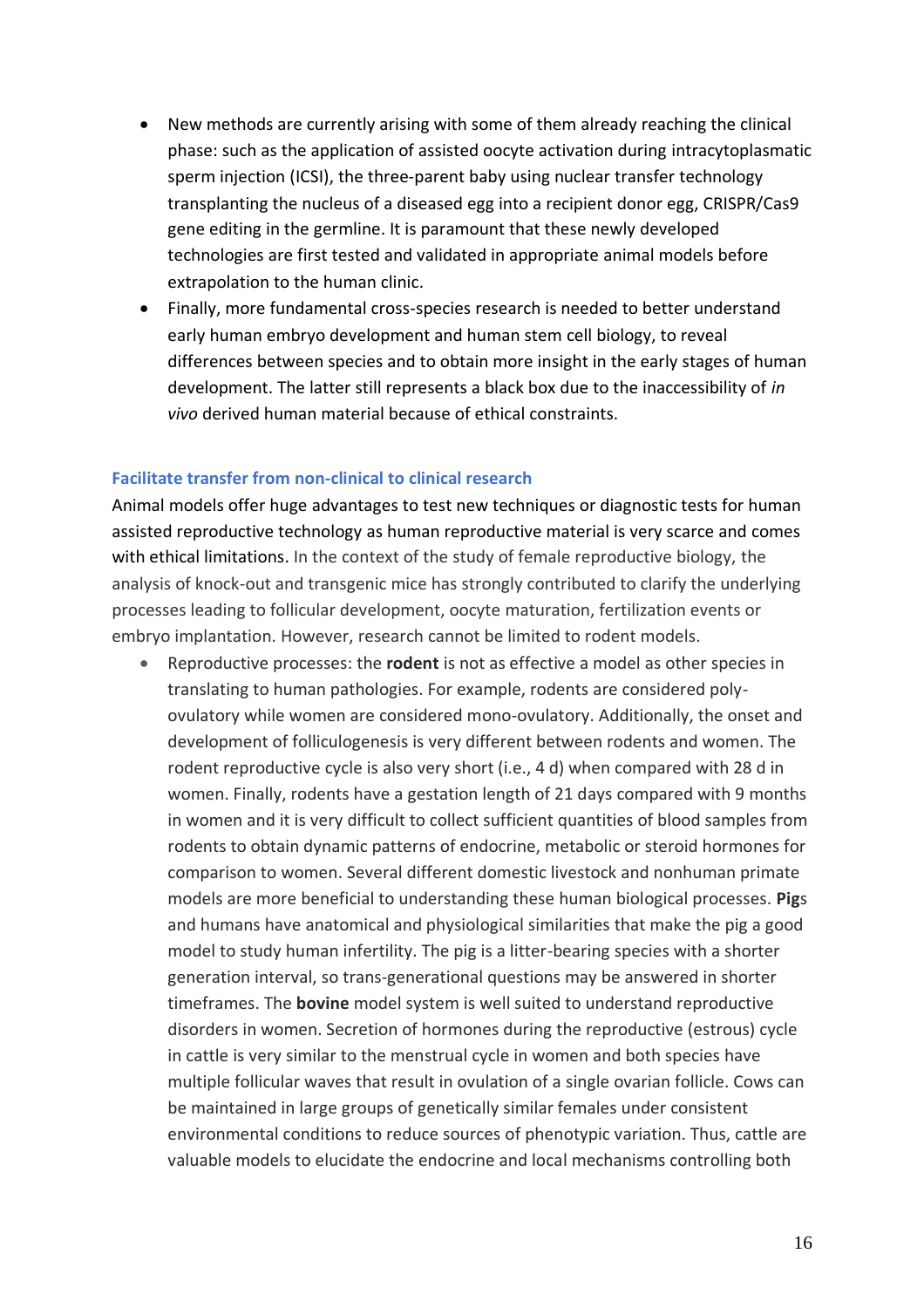early and terminal stages of ovarian follicular development in mono-ovulatory species. Experiments conducted in the cow can have direct relevance to ovarian reproductive disorders in women.

- New techniques of ART, e.g. the application of Nuclear Transfer (r-parent baby) to overcome the transmission of certain genetic diseases, for example mitochondrial DNA mutations, need to be studied first in mice and non-human to test its efficacy and safety. These optimized techniques can benefit breeding practices in other species as well.
- Pluripotent stem cell biology: important insight was first obtained in mice, before embryonic stem cells could be generated from human embryos. In addition, artificial embryos can be made from different cell types in mouse, and now several research groups try to reproduce these findings in human enabling the study of the early stages of human development (implantation, gastrulation).